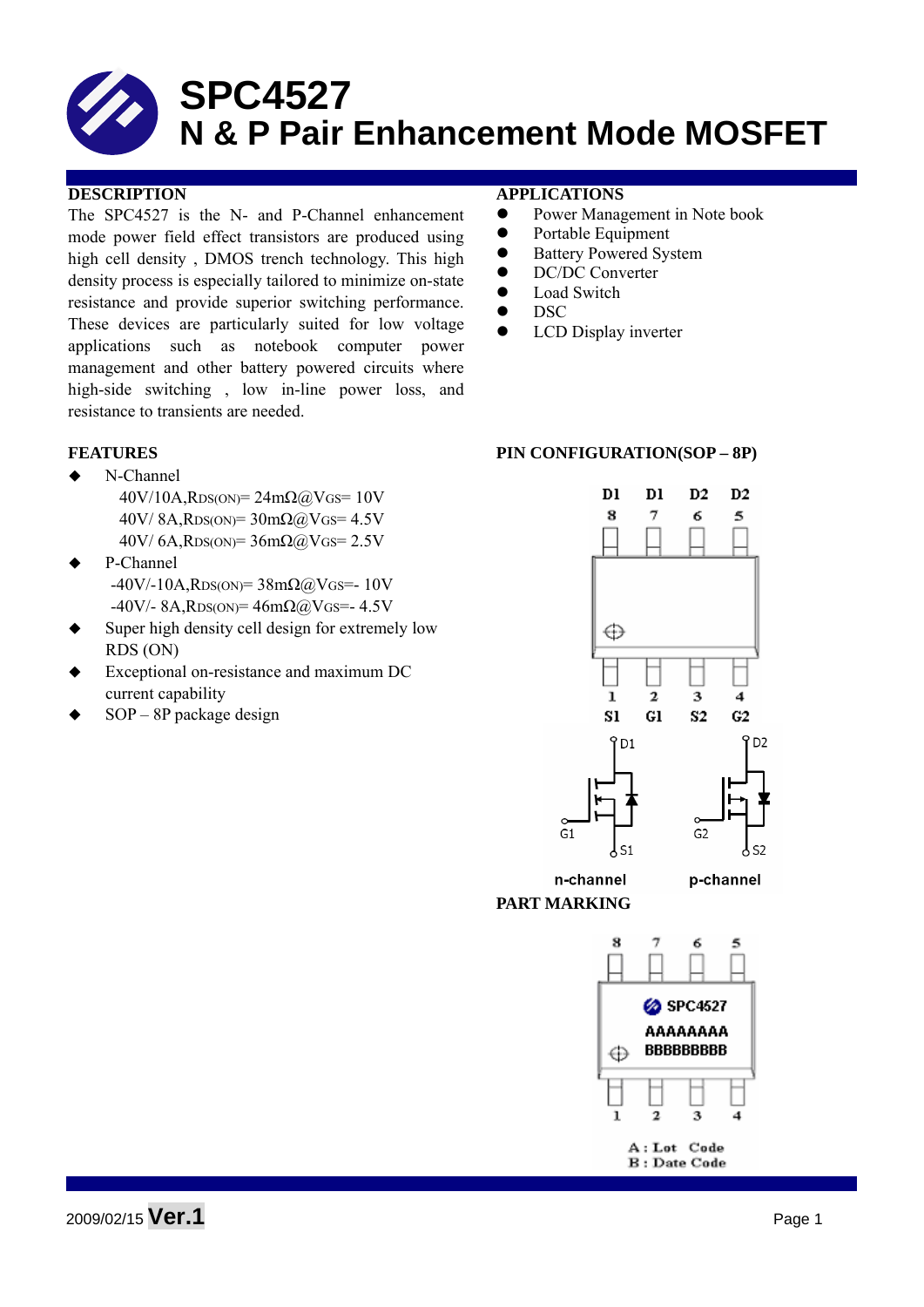| PIN DESCRIPTION |                |                    |  |  |  |  |  |
|-----------------|----------------|--------------------|--|--|--|--|--|
| Pin             | <b>Symbol</b>  | <b>Description</b> |  |  |  |  |  |
|                 | S <sub>1</sub> | Source 1           |  |  |  |  |  |
| 2               | G <sub>1</sub> | Gate 1             |  |  |  |  |  |
| 3               | S <sub>2</sub> | Source 2           |  |  |  |  |  |
|                 | G2             | Gate 2             |  |  |  |  |  |
|                 | D2             | Drain 2            |  |  |  |  |  |
| 6               | D2             | Drain 2            |  |  |  |  |  |
|                 | D <sub>1</sub> | Drain 1            |  |  |  |  |  |
| 8               | D              | Drain 1            |  |  |  |  |  |

### **ORDERING INFORMATION**

| <b>Part Number</b> | <b>Package</b> | Part<br><b>Marking</b> |
|--------------------|----------------|------------------------|
| SPC4527S8RGB       | SOP-8P         | SPC4527                |

※ SPC4527S8RGB 13" Tape Reel ; Pb – Free ; Halogen – Free

e

# **ABSOULTE MAXIMUM RATINGS**

(TA= $25^{\circ}$ C Unless otherwise noted)

| <b>Parameter</b>                             |                     |                | <b>Typical</b> |                  |                     |  |
|----------------------------------------------|---------------------|----------------|----------------|------------------|---------------------|--|
|                                              |                     | <b>Symbol</b>  | N-Channel      | <b>P-Channel</b> | Unit                |  |
| Drain-Source Voltage                         |                     | <b>VDSS</b>    | 40             | $-40$            | V                   |  |
| Gate-Source Voltage                          |                     | <b>VGSS</b>    | $\pm 20$       | $\pm 20$         | V                   |  |
|                                              | $TA=25^{\circ}C$    | $\mathbf{I}$   | 10.0           | $-10.0$          | A                   |  |
| Continuous Drain Current(TJ=150 $\degree$ C) | $TA=70^{\circ}$ C   |                | 8.0            | $-8.0$           |                     |  |
| <b>Pulsed Drain Current</b>                  |                     | <b>IDM</b>     | 25             | $-25$            | A                   |  |
| Continuous Source Current(Diode Conduction)  |                     | Is             | 2.3            | $-2.3$           | A                   |  |
|                                              | $TA=25^{\circ}C$    | P <sub>D</sub> | 2.5            | 2.8              | W                   |  |
| <b>Power Dissipation</b>                     | $TA=70^{\circ}$ C   |                | 1.6            | 1.8              |                     |  |
| <b>Operating Junction Temperature</b>        |                     | T              | $-55/150$      |                  | $\int_{0}^{\infty}$ |  |
| <b>Storage Temperature Range</b>             |                     | <b>TSTG</b>    | $-55/150$      |                  | $\int_0^\infty$     |  |
| Thermal Resistance-Junction to Ambient       | $T \leq 10$ sec     | $R\theta$ JA   | 50             | 52               | $\degree$ C/W       |  |
|                                              | <b>Steady State</b> |                | 80             | 80               |                     |  |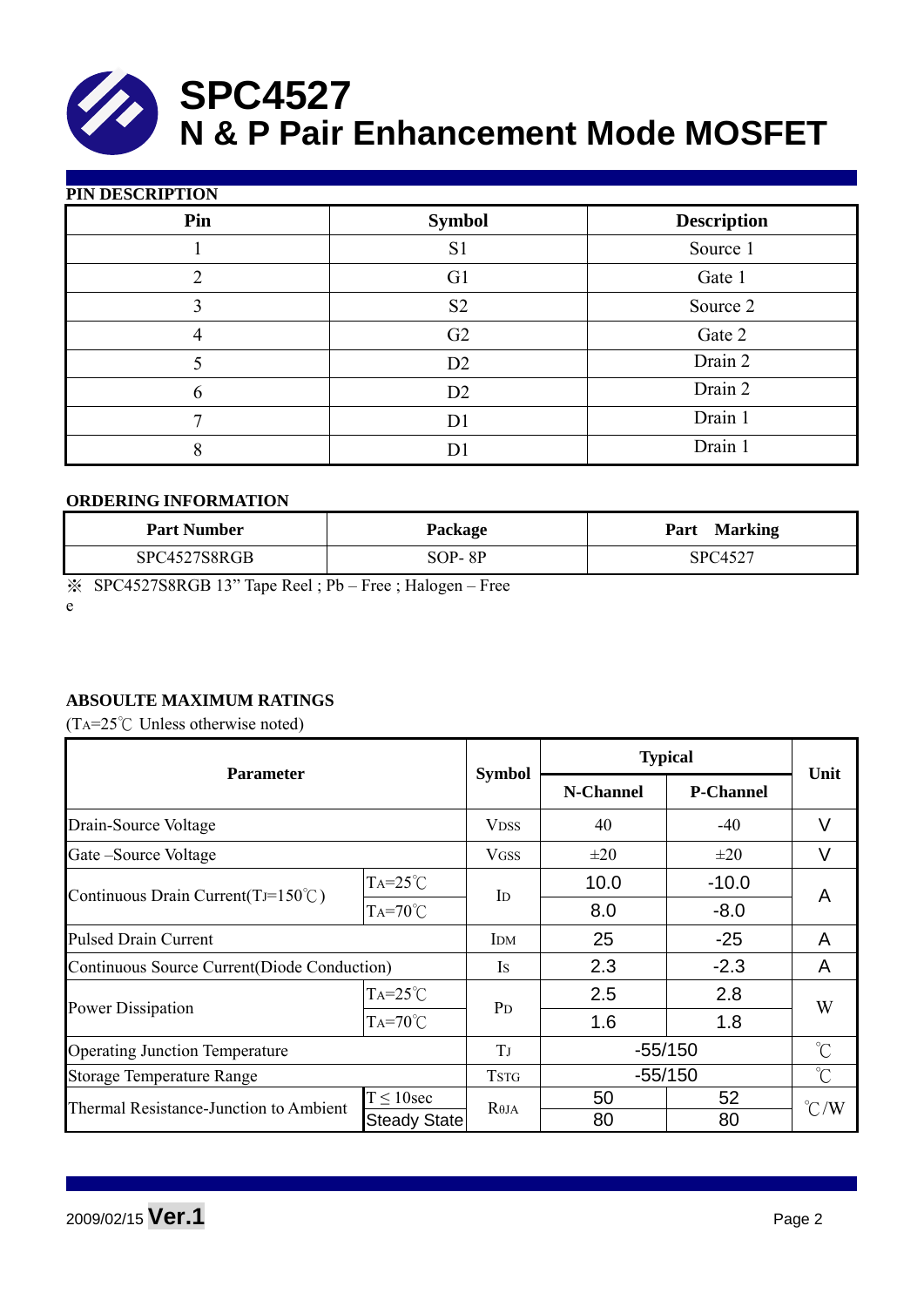

## **ELECTRICAL CHARACTERISTICS ( NMOS )**

(TA= $25^{\circ}$ C Unless otherwise noted)

| <b>Parameter</b>                    | <b>Symbol</b>               | <b>Conditions</b>                                  | Min. | <b>Typ</b> | Max.         | Unit     |  |  |
|-------------------------------------|-----------------------------|----------------------------------------------------|------|------------|--------------|----------|--|--|
| <b>Static</b>                       |                             |                                                    |      |            |              |          |  |  |
| Drain-Source Breakdown Voltage      | V(BR)DSS                    | $V$ GS=0V,ID=250uA                                 | 40   |            |              | V        |  |  |
| Gate Threshold Voltage              | VGS(th)                     | $VDS=VGS$ , ID=250uA                               | 0.5  |            | 1.0          |          |  |  |
| Gate Leakage Current                | IGSS                        | $VDS=0V$ , $VGS=\pm 20V$                           |      |            | $\pm 100$    | nA       |  |  |
|                                     |                             | $VDS=40V$ , $VGS=0V$                               |      |            | $\mathbf{1}$ | uA       |  |  |
| Zero Gate Voltage Drain Current     | <b>IDSS</b>                 | $V_{DS}=40V$ , $V_{GS}=0V$<br>$TJ = 85^{\circ}C$   |      |            | 10           |          |  |  |
| <b>On-State Drain Current</b>       | ID(on)                      | $VDS = 5V$ , $VGS = 4.5V$                          | 10   |            |              | A        |  |  |
|                                     |                             | $V$ GS= $10V$ , ID= $10A$                          |      | 0.020      | 0.025        |          |  |  |
| Drain-Source On-Resistance          | RDS(0n)                     | $V$ GS=4.5V,ID= $8A$                               |      | 0.023      | 0.030        | $\Omega$ |  |  |
|                                     |                             | $V$ GS=2.5V,ID=6A                                  |      | 0.027      | 0.036        |          |  |  |
| <b>Forward Transconductance</b>     | gfs                         | $VDS=15V$ , ID=6.2A                                |      | 13         |              | S        |  |  |
| Diode Forward Voltage               | <b>V</b> <sub>SD</sub>      | $Is=2.3A$ , $VGS=0V$                               |      | 0.8        | 1.2          | $\bf V$  |  |  |
| <b>Dynamic</b>                      |                             |                                                    |      |            |              |          |  |  |
| <b>Total Gate Charge</b>            | Qg                          |                                                    |      | 10         | 14           | nC       |  |  |
| Gate-Source Charge                  | Qgs                         | $V_{DS}=20V$ , $V_{GS}=4.5V$<br>$ID = 5A$          |      | 2.8        |              |          |  |  |
| Gate-Drain Charge                   | Qgd                         |                                                    |      | 3.2        |              |          |  |  |
| <b>Input Capacitance</b>            | $C$ iss                     |                                                    |      | 850        |              |          |  |  |
| <b>Output Capacitance</b>           | $\mathrm{C}$ <sub>oss</sub> | $V_{DS}=20V$ , $V_{GS}=0V$<br>$f=1MHz$             |      | 110        |              | pF       |  |  |
| <b>Reverse Transfer Capacitance</b> | C <sub>rss</sub>            |                                                    |      | 75         |              |          |  |  |
| Turn-On Time                        | $td($ on $)$                |                                                    |      | 6          | 12           | nS       |  |  |
|                                     | tr                          | $VDD=20V,RL=4\Omega$<br>$ID = 5.0A$ , $VGEN = 10V$ |      | 10         | 20           |          |  |  |
| Turn-Off Time                       | $td($ off $)$               | $RG=1\Omega$                                       |      | 20         | 36           |          |  |  |
|                                     | tf                          |                                                    |      | 6          | 12           |          |  |  |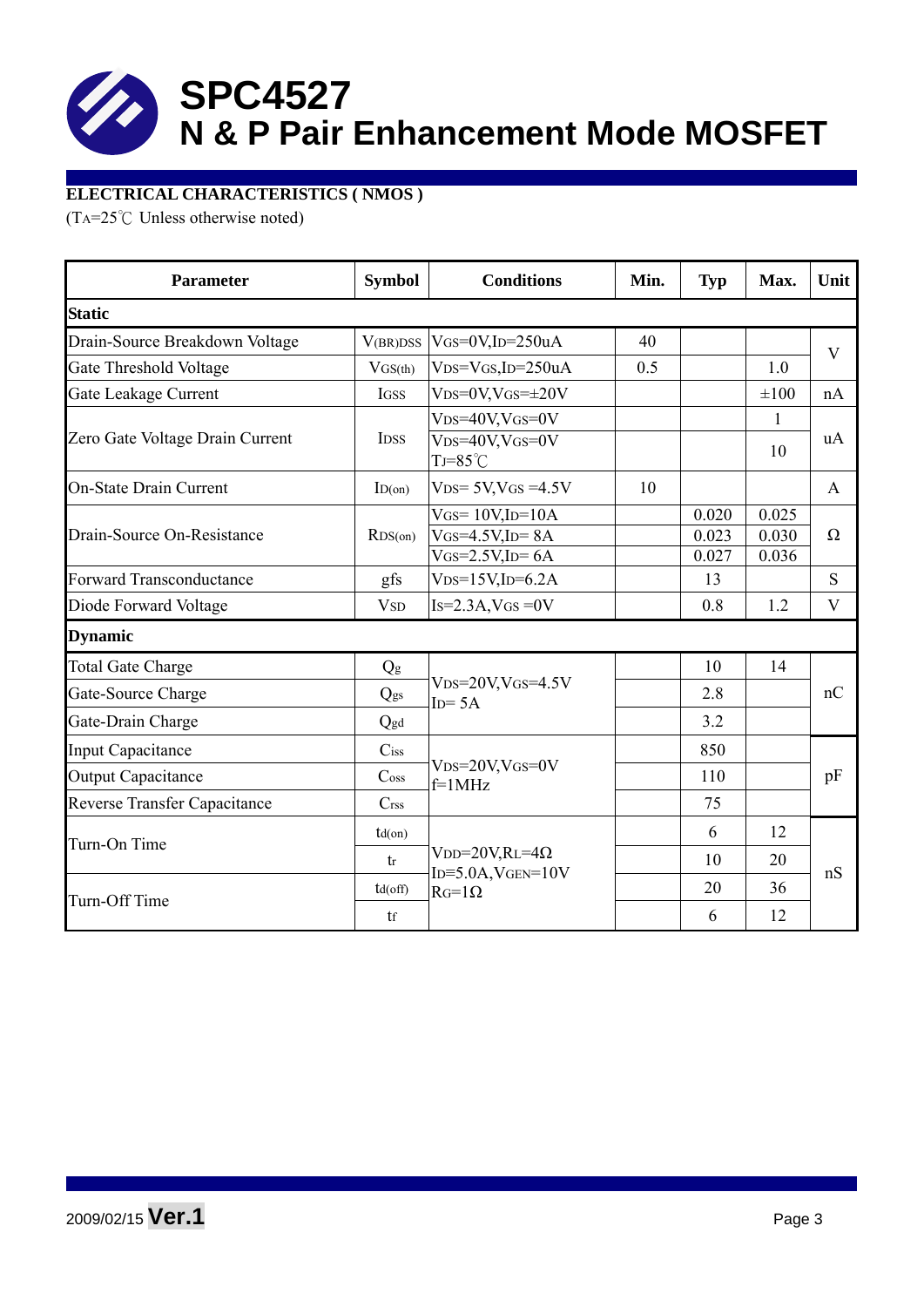# **ELECTRICAL CHARACTERISTICS ( PMOS )**

(TA=25°C Unless otherwise noted)

| <b>Parameter</b>                    | <b>Symbol</b>               |                                                            | <b>Conditions</b><br>Min. |        | Max.      | Unit                    |  |
|-------------------------------------|-----------------------------|------------------------------------------------------------|---------------------------|--------|-----------|-------------------------|--|
| <b>Static</b>                       |                             |                                                            |                           |        |           |                         |  |
| Drain-Source Breakdown Voltage      | V(BR)DSS                    | $V$ GS=0V,ID=-250uA                                        | $-40$                     |        |           | $\overline{\mathbf{V}}$ |  |
| Gate Threshold Voltage              | VGS(th)                     | $VDS=VGS$ , ID=-250uA                                      | $-0.8$                    |        | $-2.5$    |                         |  |
| Gate Leakage Current                | IGSS                        | $V$ DS=0V,VGS= $\pm$ 20V                                   |                           |        | $\pm 100$ | nA                      |  |
|                                     |                             | $VDS = -36V$ , $VGS = 0V$                                  |                           |        | $-1$      |                         |  |
| Zero Gate Voltage Drain Current     | <b>IDSS</b>                 | $V_{DS} = -36V$ , $V_{GS} = 0V$<br>$TJ = 85^{\circ}C$      |                           |        | $-10$     | uA                      |  |
| <b>On-State Drain Current</b>       | ID(on)                      | $VDS = -5V$ , $VGS = -4.5V$                                | $-10$                     |        |           | A                       |  |
| Drain-Source On-Resistance          | RDS(0n)                     | $V$ GS=-10V,ID=-10A                                        |                           | 0.032  | 0.038     | $\Omega$                |  |
|                                     |                             | $V$ GS=-4.5V,ID=-8A                                        |                           | 0.036  | 0.046     |                         |  |
| <b>Forward Transconductance</b>     | gfs                         | $VDS = -15V$ , $ID = -5.7A$                                |                           | 13     |           | S                       |  |
| Diode Forward Voltage               | <b>V</b> <sub>SD</sub>      | $Is = -2.3A$ , $V$ GS = 0V                                 |                           | $-0.8$ | $-1.2$    | V                       |  |
| <b>Dynamic</b>                      |                             |                                                            |                           |        |           |                         |  |
| <b>Total Gate Charge</b>            | Qg                          |                                                            |                           | 13     | 20        | nC                      |  |
| Gate-Source Charge                  | Qgs                         | $VDS = -20V$ , $VGS = -4.5V$<br>$ID = -5.0A$               |                           | 4.5    |           |                         |  |
| Gate-Drain Charge                   | Qgd                         |                                                            |                           | 6.5    |           |                         |  |
| <b>Input Capacitance</b>            | $C$ iss                     |                                                            |                           | 1100   |           |                         |  |
| <b>Output Capacitance</b>           | $\mathrm{C}$ <sub>oss</sub> | $V_{DS} = -20V$ , $V_{GS} = 0V$<br>$f=1$ MHz               |                           | 145    |           | pF                      |  |
| <b>Reverse Transfer Capacitance</b> | $C$ rss                     |                                                            |                           | 115    |           |                         |  |
| Turn-On Time                        | $td($ on $)$                |                                                            |                           | 40     | 80        |                         |  |
|                                     | tr                          | $VDD = -20V, RL = 4\Omega$<br>ID= $-5.0$ A, VGEN= $-4.5$ V |                           | 55     | 100       | nS                      |  |
| Turn-Off Time                       | $td($ off $)$               | $RG=1\Omega$                                               |                           | 30     | 60        |                         |  |
|                                     | tf                          |                                                            |                           | 12     | 20        |                         |  |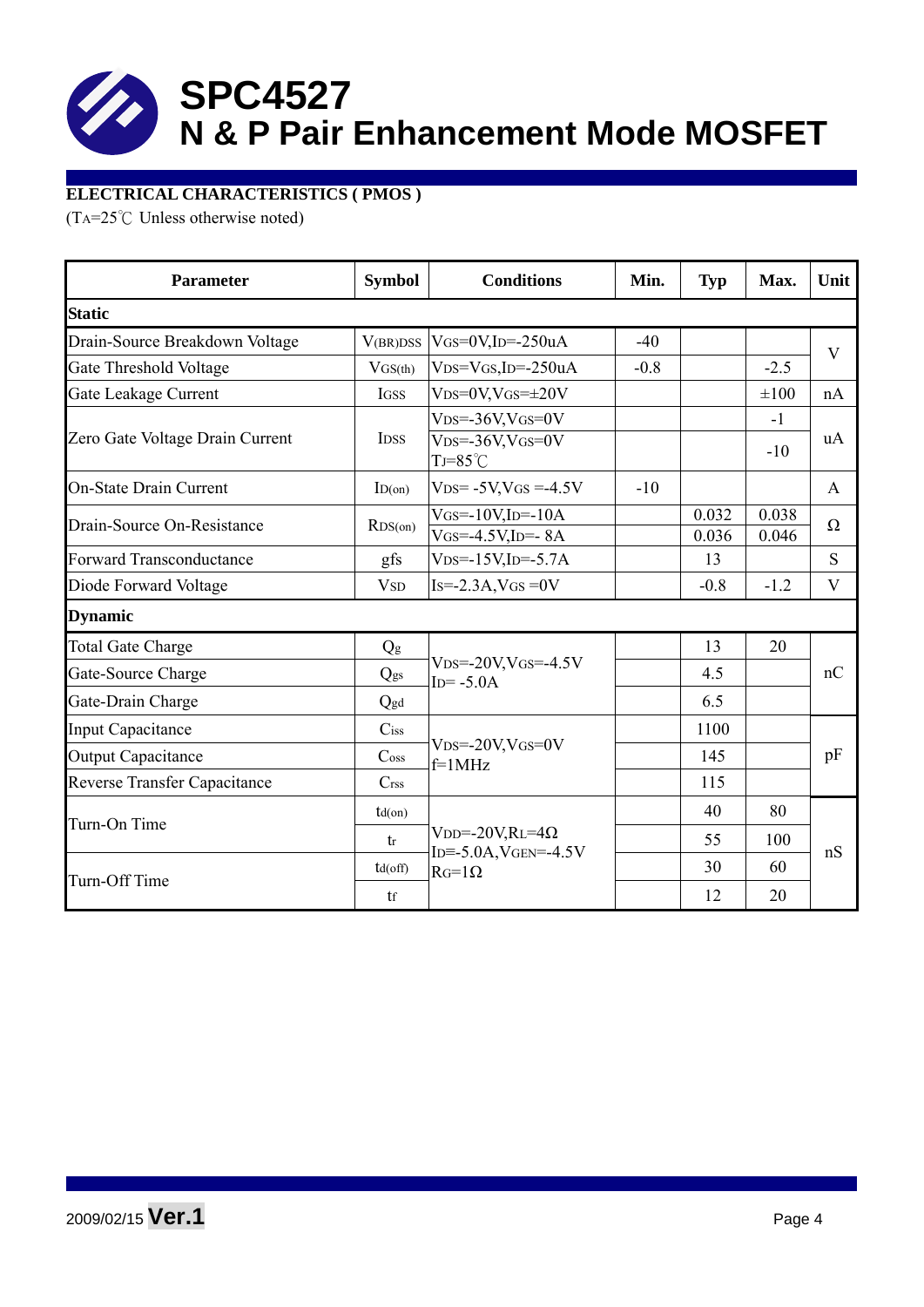# **TYPICAL CHARACTERISTICS ( NMOS )**



V<sub>DS</sub> - Drain-to-Source Voltage (V)

2009/02/15 **Ver.1** Page 5

I<sub>D</sub> - Drain Current (A)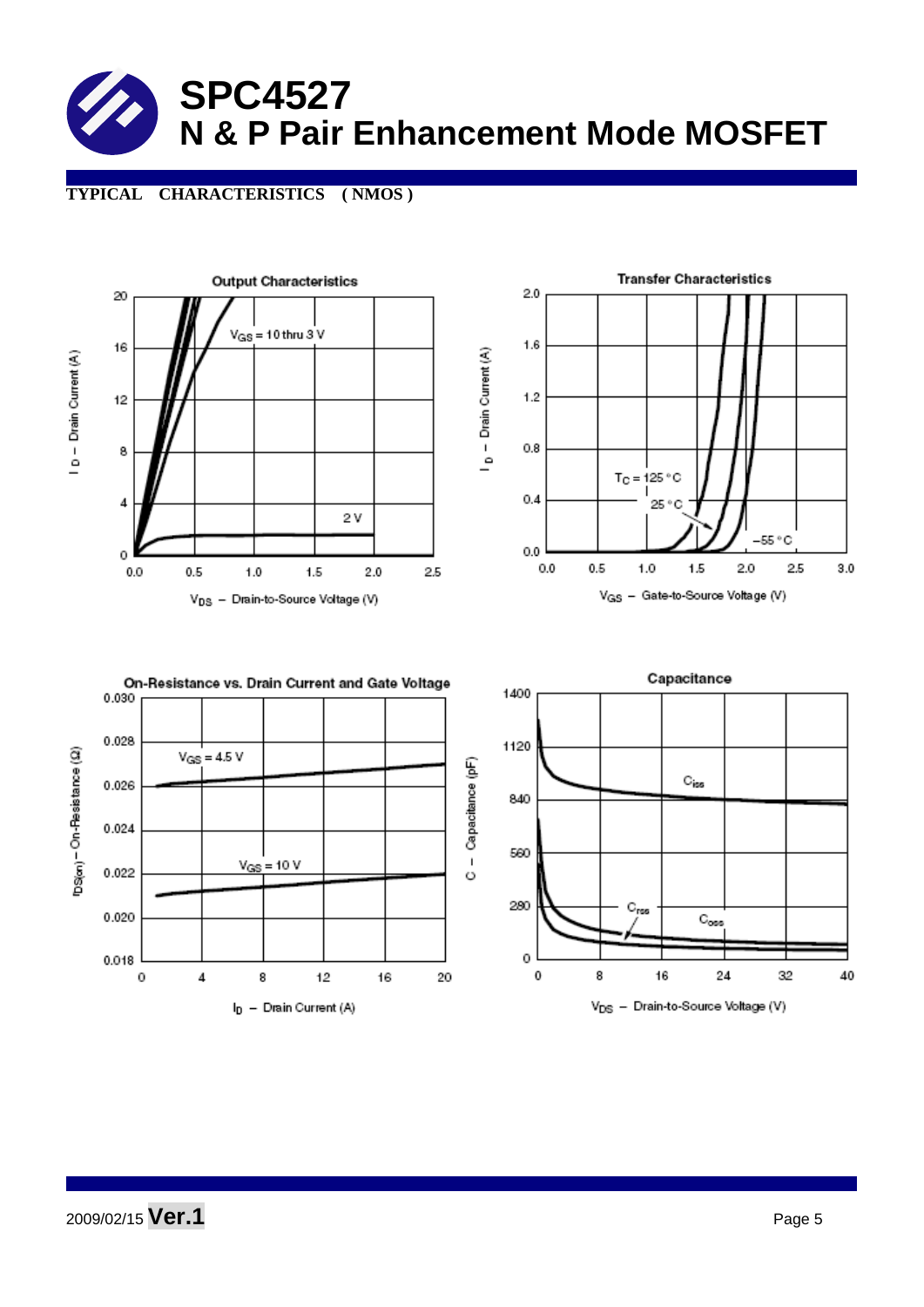

**TYPICAL CHARACTERISTICS ( NMOS )** 





0.09 0.06  $T_A = 125 °C$ 0.03  $=25^{\circ}$ C T. 0.00 0  $\overline{1}$  $\overline{2}$ 3  $\overline{4}$ 5 6 7 8 9 10 V<sub>GS</sub> - Gate-to-Source Voltage (V)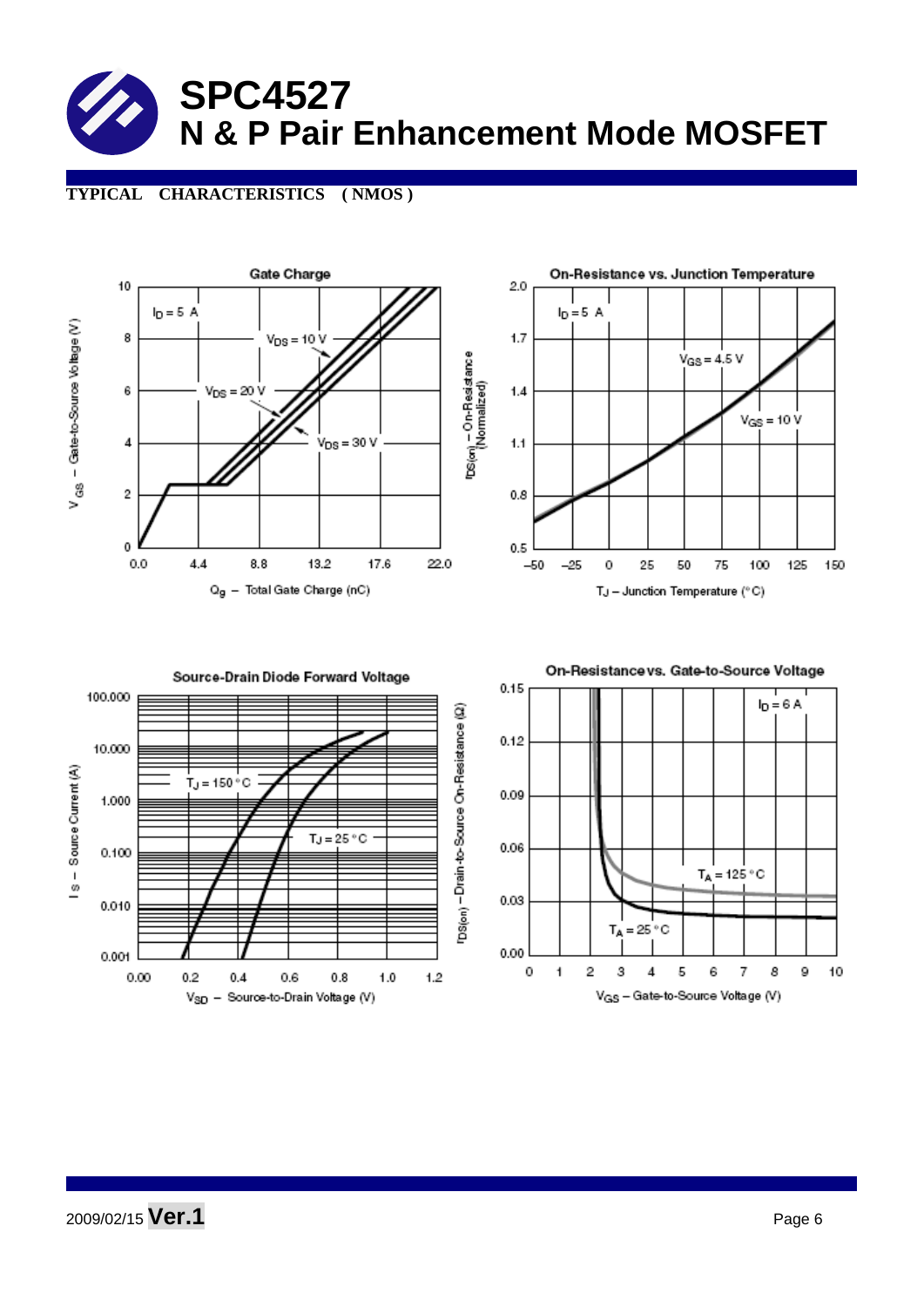

## **TYPICAL CHARACTERISTICS ( NMOS )**

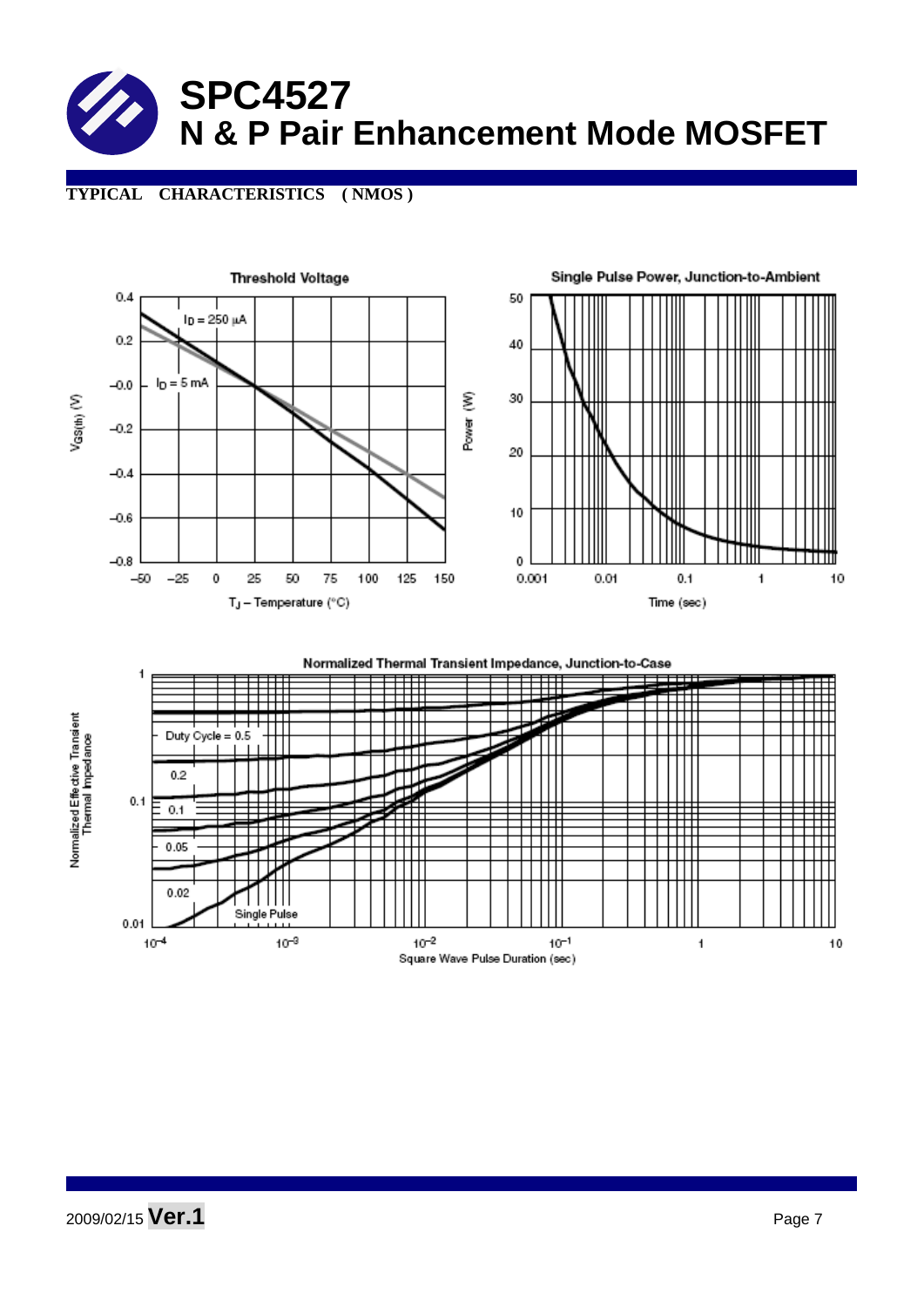## **TYPICAL CHARACTERISTICS ( PMOS )**



2009/02/15 **Ver.1** Page 8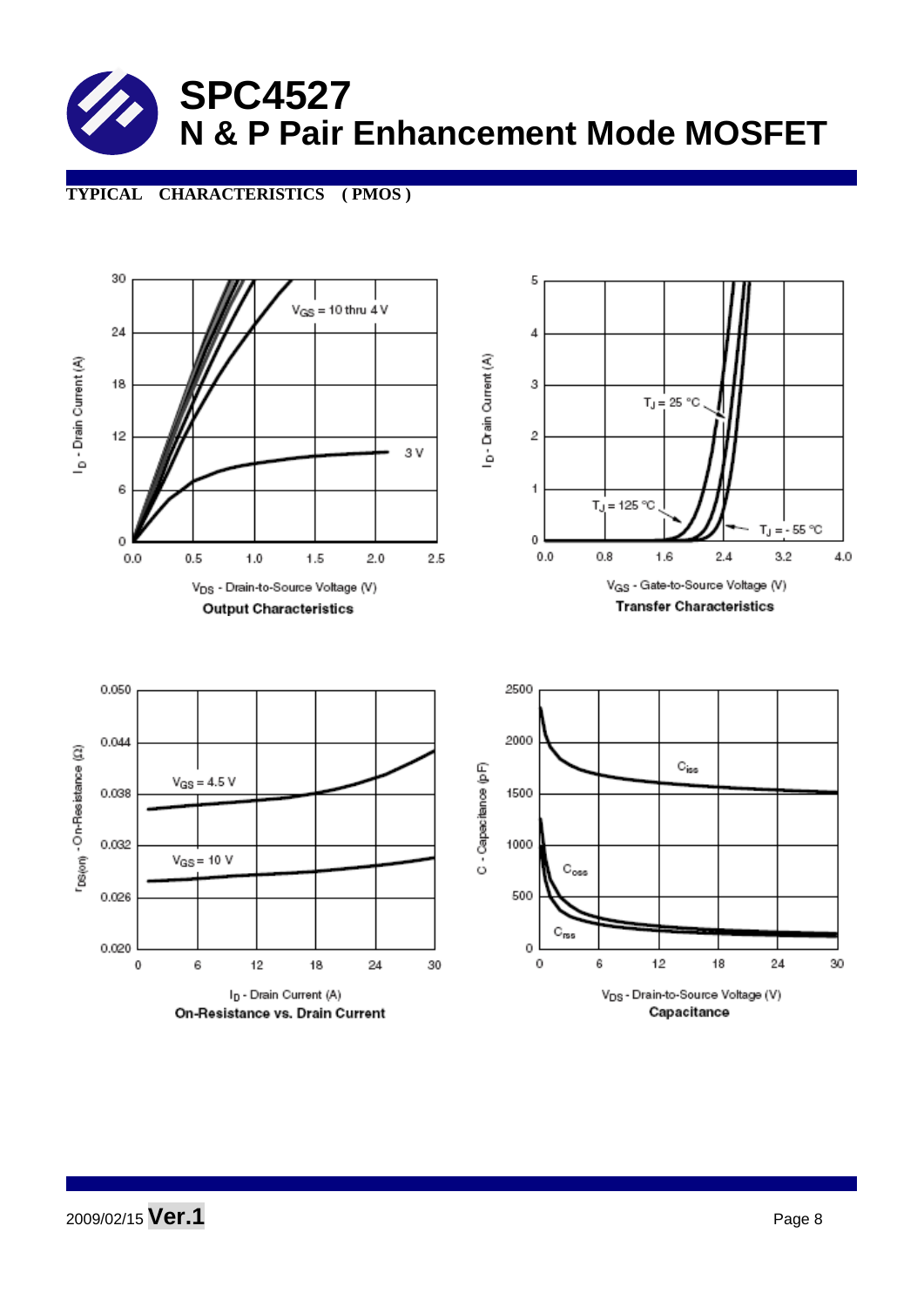# **TYPICAL CHARACTERISTICS ( PMOS )**



2009/02/15 **Ver.1** Page 9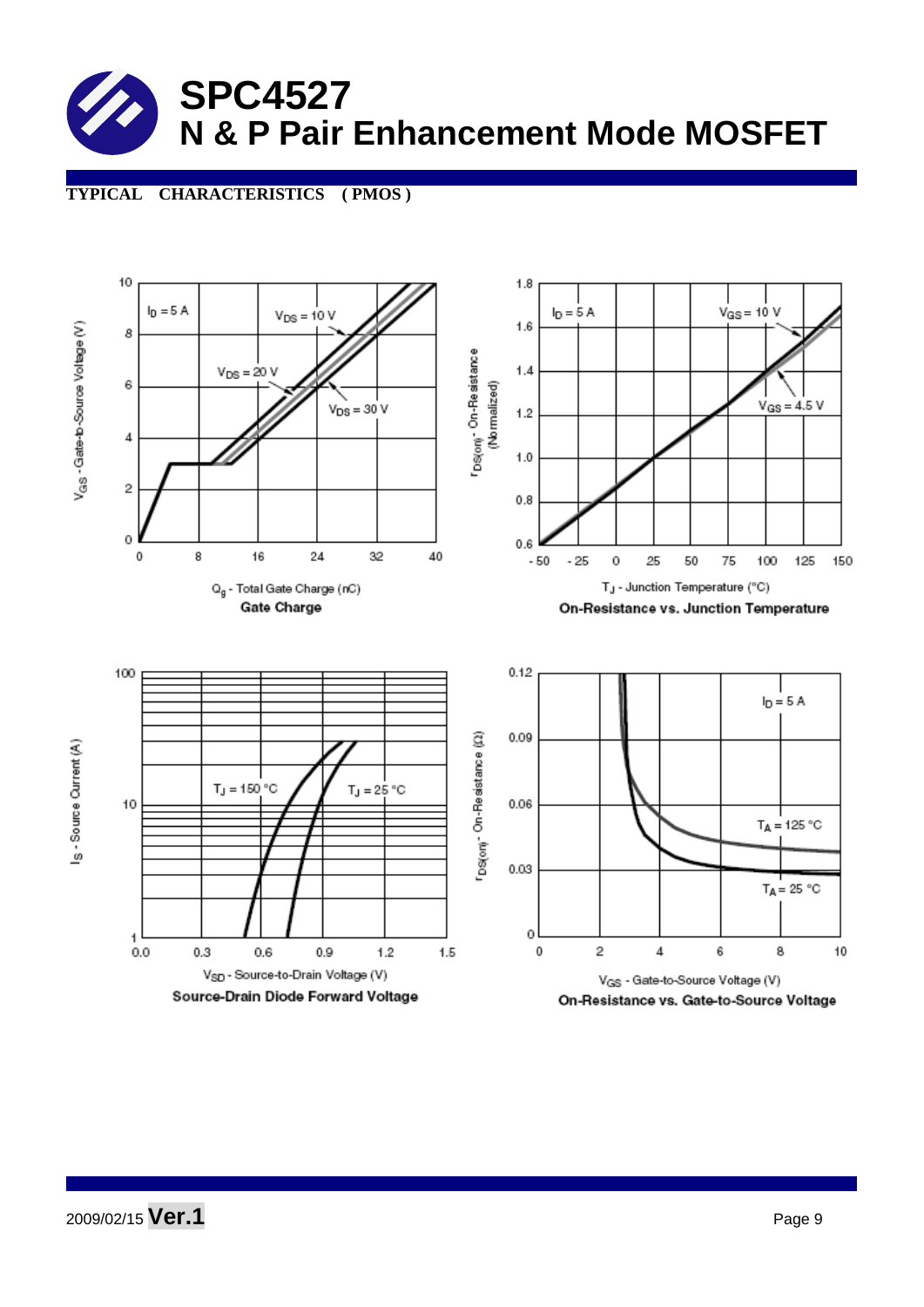

### **TYPICAL CHARACTERISTICS ( PMOS )**



Normalized Thermal Transient Impedance, Junction-to-Foot

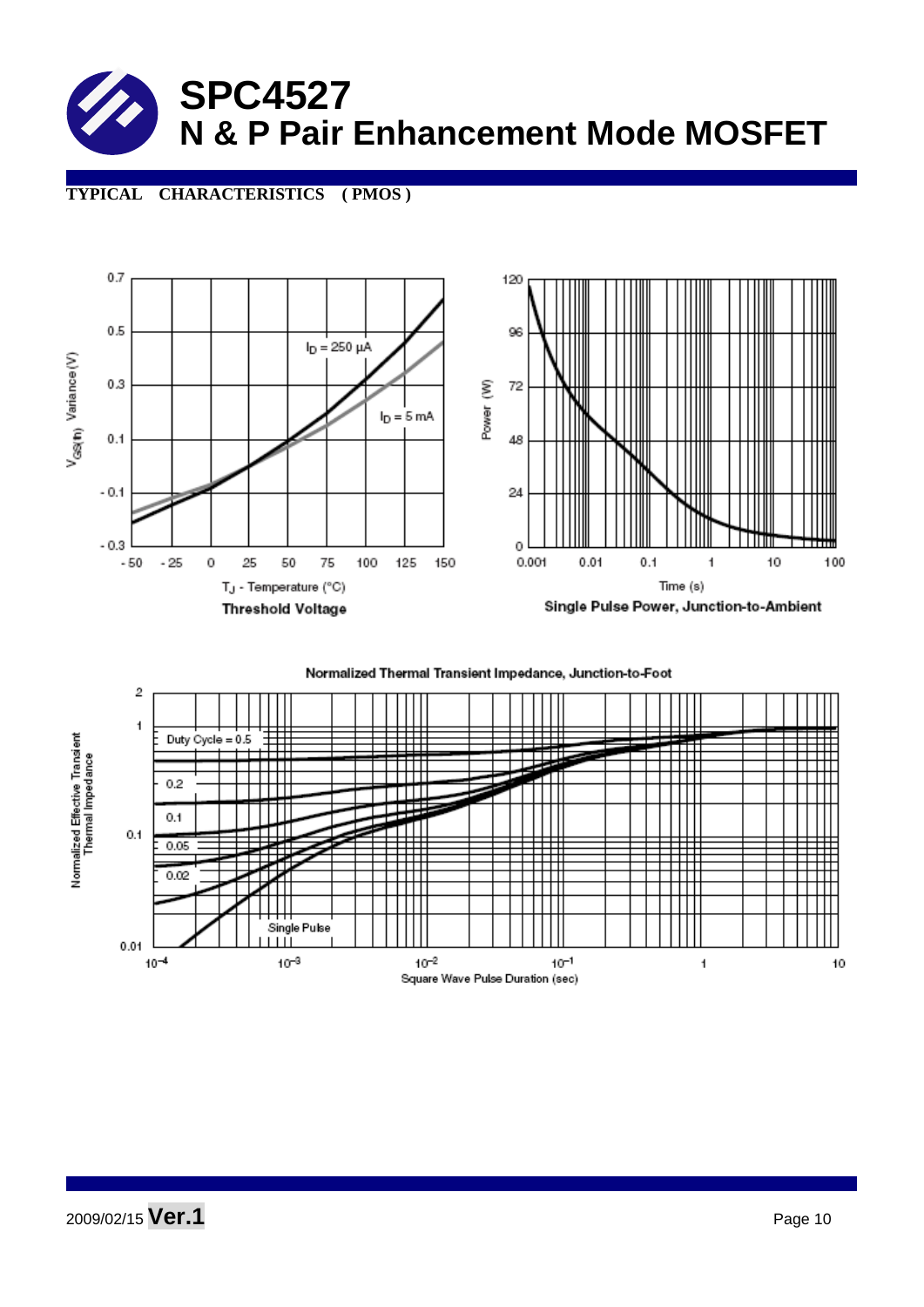# **SOP- 8 PACKAGE OUTLINE**









|                | <b>MILLIMETERS</b><br>DIMENSIONS IN |            |       | <b>INCHES</b><br>DIMENSIONS IN |            |        |  |
|----------------|-------------------------------------|------------|-------|--------------------------------|------------|--------|--|
| <b>SYMBOLS</b> | <b>MIN</b>                          | <b>NOM</b> | MAX   | MIN                            | <b>NOM</b> | MAX    |  |
| Α              | 1.47                                | 1.60       | 1.73  | 0.058                          | 0.063      | 0.068  |  |
| A1             | 0.10                                |            | 0.25  | 0.004                          |            | 0.010  |  |
| A2             |                                     | 1.45       |       |                                | 0.057      |        |  |
| b              | 0.33                                | 0.41       | 0.51  | 0.013                          | 0.016      | 0.020  |  |
| С              | 0.19                                | 0.20       | 0.25  | 0.0075                         | 0.008      | 0.0098 |  |
| D              | 4.80                                | 4.85       | 4.95  | 0.189                          | 0.191      | 0.195  |  |
| Ε              | 5.80                                | 6.00       | 6.20  | 0.228                          | 0.236      | 0.244  |  |
| E1             | 3.80                                | 3.90       | 4.00  | 0.150                          | 0.154      | 0.157  |  |
| e              |                                     | 1.27       |       |                                | 0.050      |        |  |
|                | 0.38                                | 0.71       | 1.27  | 0.015                          | 0.028      | 0.050  |  |
| Δу             |                                     |            | 0.076 |                                |            | 0.003  |  |
| 0              | 0.                                  |            | 8.    | 0.                             |            | 8.     |  |